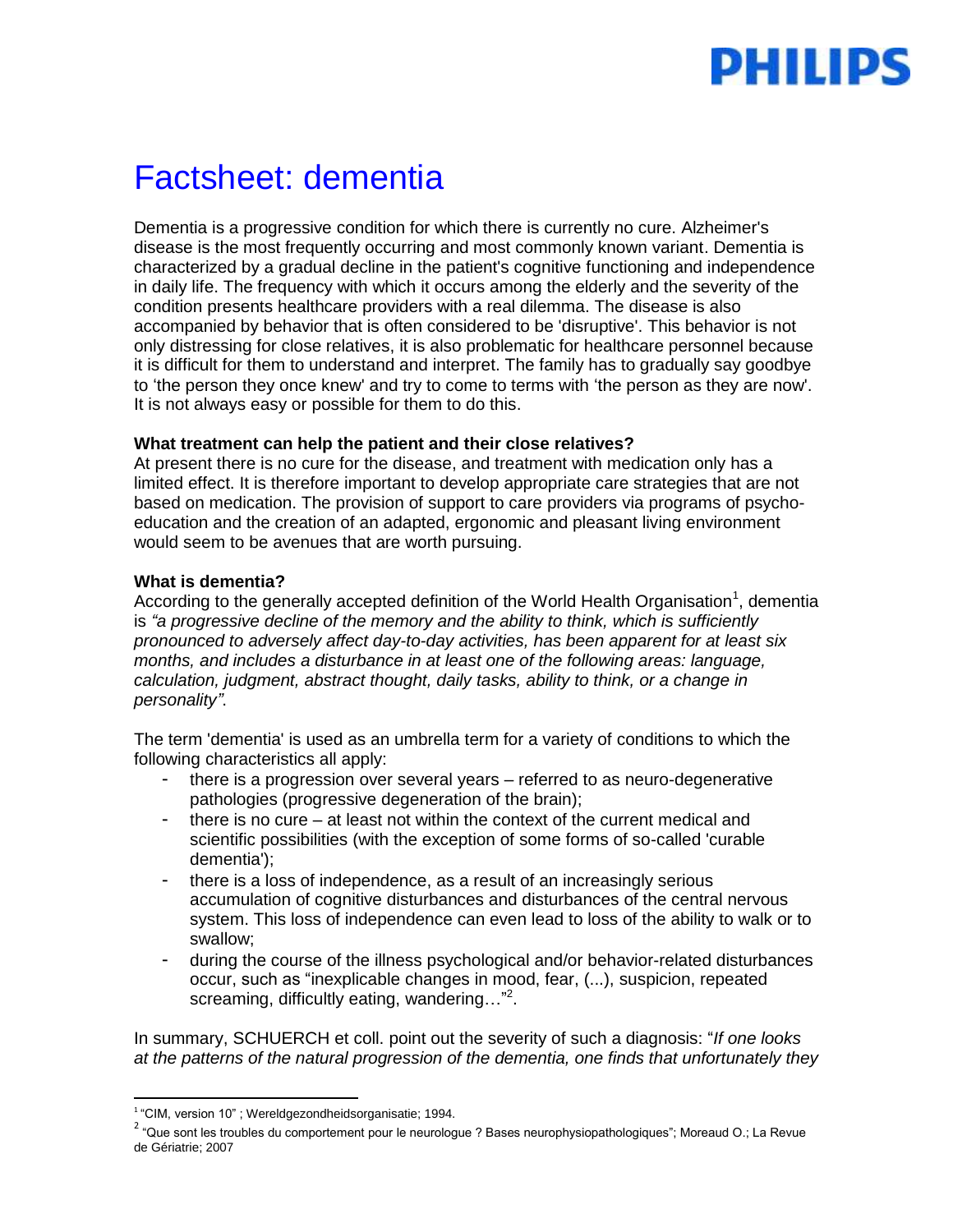*all have a bad outcome. At the current stage of development of healthcare and the fundamental sciences, in the case of both a single form and multiple forms of dementia, one is dealing with progressive and incurable pathologies. Due to their cognitive and/or behavior-related symptoms, they disrupt the patient's daily life at a relatively early stage and inevitably lead to the triple-A syndrome (aphasia, apraxia and agnosia). The terminal phase is in most cases characterized by the patient being bedridden and having difficulty* swallowing.<sup>3</sup><sup>2</sup>

#### **What are the different forms of dementia? (This list is not complete.)**

The generic term 'dementia' covers primarily the following conditions:

- Alzheimer's disease;
- Lewy-body dementia;
- Fronto-temporal dementia;
- Vascular dementia.

Other forms of dementia do exist, but the four forms mentioned above account for over 90% of dementia cases (60% of which are cases of Alzheimer's disease).

#### **The impact on patients and their close relatives**

As with every progressive pathology in which the fatal conclusion is already known at the time when the diagnosis is made, dementia not only affects the patient, but also their environment and in particular their close relatives. For the patient and their close relatives the disease is a difficult period, not least because of the behavioral and psychological disruption which gradually becomes apparent. There is therefore a need for additional human and material resources to be implemented.

In many cases of dementia 'identification and recognition disturbances' occur in certain stages of the disease. It can happen, therefore, that the patient no longer recognizes himself/herself when they look in the mirror or no longer recognizes close relatives. It also happens that the patient gradually loses any understanding of their disease and therefore no longer understands why they are receiving all this care or why they are being admitted to a hospital or institution. This is referred to as anosognosia, or denial of one's own condition.

These three symptoms together (anosognosia, recognition and identification disturbances, and behavioral disturbances) create a great deal of suffering for the patient's close relatives. They feel as if they are dealing with a family member whose personality is changing and who no longer recognizes them. This can lead to depression in the family members who provide voluntary care, and for the patient it can lead to premature admission to an institution, with gradually fewer and fewer visits from close relatives.

It is for this very reason that one of the basic principles of psycho-geriatrics is: *"caring for the patient's close relatives also means caring indirectly for the patient themselves"*.

## **A matter of public health**

*"Dementia primarily affects the elderly. The Qualidem research, which was carried out by a team of researchers at the University of Liège and the KU Leuven, shows that the number of dementia cases in Belgium is approximately 9.3% of people over 65. Amongst people over the age of 85 this figure rises to 26.4%, and for people over the age of 90 it is as high as 34.8%. Two in every three patients are women."<sup>4</sup>*

 3 "Confusion, dépression, démence : superposition, addition, potentialisation" ; SCHUERCH M., FARAG L., DEOM S., Revue Médicale de Liège; janvier 2012.<br><sup>4</sup> "Dementie in België": Stichting voor Alz

<sup>4</sup>"Dementie in België"; Stichting voor Alzheimer Onderzoek; 2005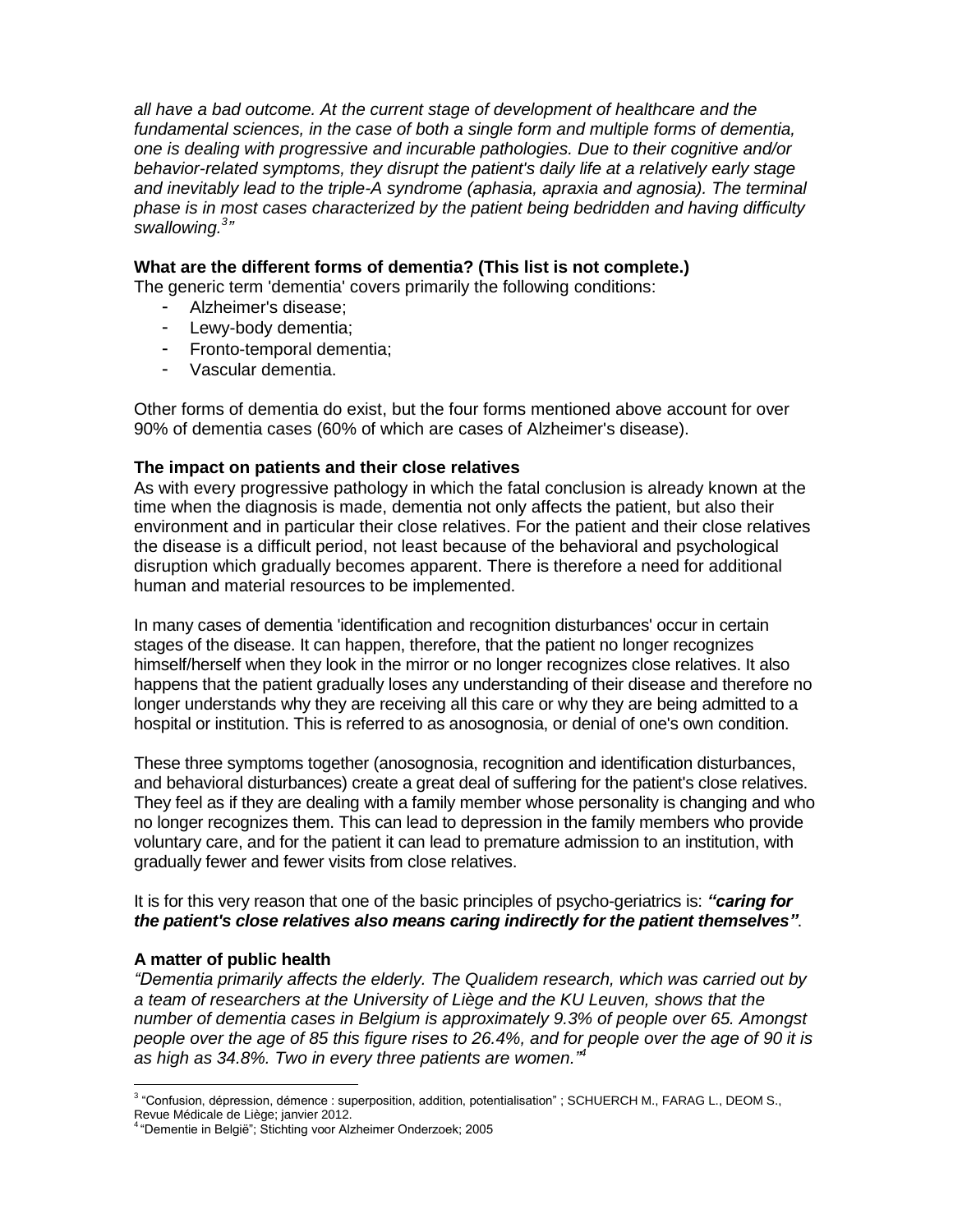In terms of public health and even in the broader social context, the provision of care to patients with dementia represents an enormous challenge, for the following reasons:

- the number of potential cases is rising linearly each year as life expectancy increases;
- at present there is not a single treatment that is effective against the cause of the disease; researchers do not have sufficient understanding of the mechanisms that lie at the basis of the disease;
- treatment with medication is expensive, both for the patient and for society. The effect of the medication is limited and it also has unwanted side effects.
- the patients become less independent in their day-to-day life, e.g. in washing, dressing and eating. As the disease progresses they require more intensive and more regular care;
- the behavioral disruption associated with the disease sometimes makes it difficult for the patient to live together with other patients. It is essential to develop specialized departments where the personnel have specific training;
- the impact of the disease on the patient's close relatives (fear, depression, exhaustion, …) generates indirect health concerns.

#### **What action should be taken?**

In England, France and Belgium the governments have called upon various centers of expertise to investigate how the provision of healthcare can be organized for these kinds of patients.

All reports emphasize the need to not only support medical research but at the same time to also develop care strategies that are not based on medication. The term 'nonmedicative' relates to the various resources and techniques which can be roughly divided on the basis of the main target group at which they are aimed:

- care aimed at improving the living environment (help with orientation, adapted architecture, modulated and adapted lighting, …);
- care aimed at improving or retaining cognitive function (memory exercises, brain training, …);
- care aimed at affectivity, emotivity (Validation Therapy, empathic listening skills, …);
- care aimed at the main care providers, the close relatives, and the relationship between the patient and his/her social environment (programs of psychoeducation, …).

The four main considerations are certainly of interest, but they are insufficiently backed up by scientific literature for them to be recommended fully. This was the conclusion of the  $HAS<sup>5</sup>$  (French health authority) and the KCE $<sup>6</sup>$  (Federal knowledge center for healthcare).</sup>

In today's clinical research the cognitive care provision would seem to be losing ground, whilst the support to care providers and the approach via the environment form a source for ambitious research projects, the initial results of which are likely to be published in the coming years.

## **BIBLIOGRAPHY**

 5 "Maladie d'Alzheimer et autres démences ; guide médecin-affection de longue durée"; Haute Autorité de Santé Française; 2009

<sup>6</sup> "Medicamenteuze en niet-medicamenteuze interventies voor de ziekte van Alzheimer, een rapid assessment"; KCE; 2011